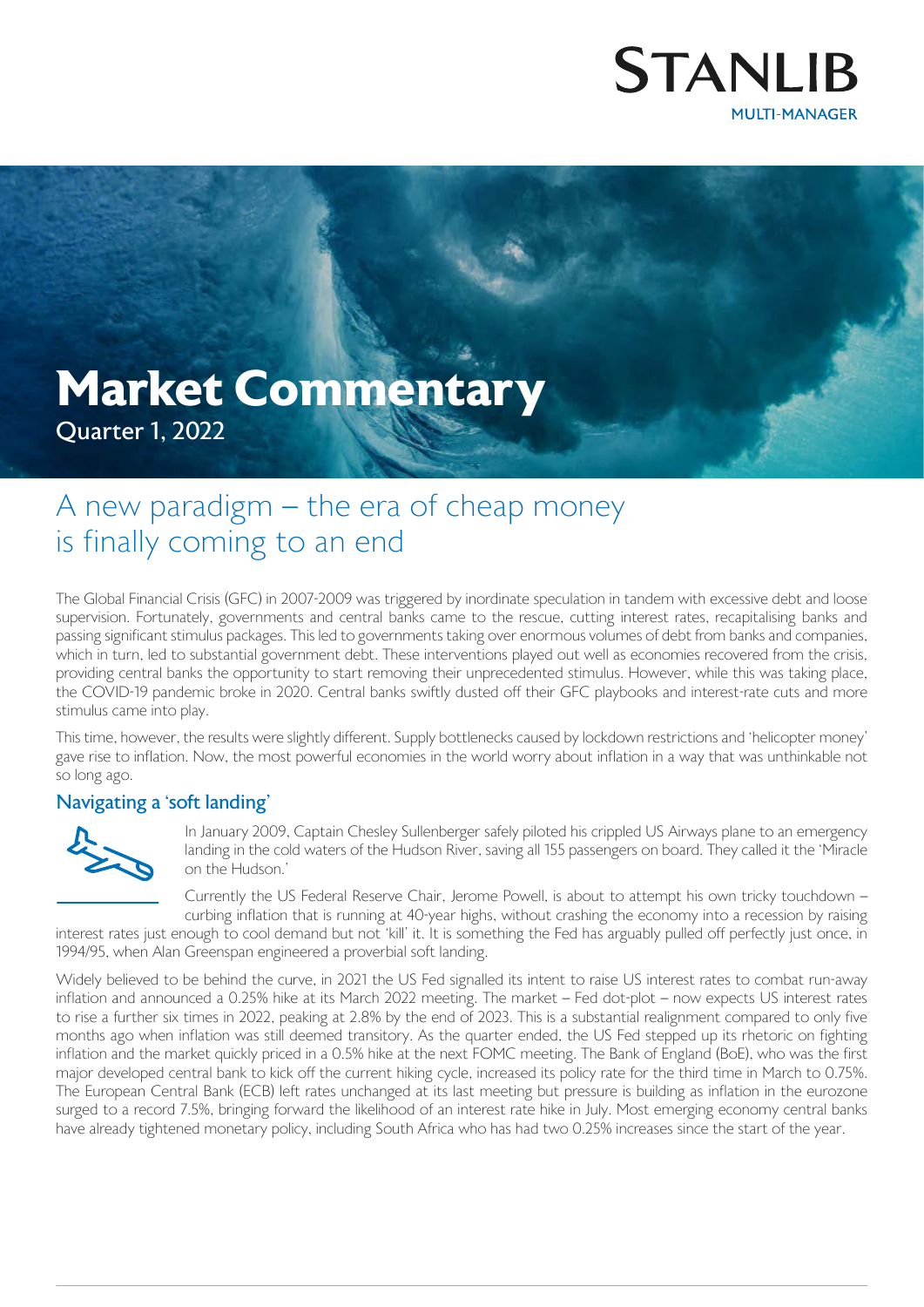#### Summary

|                           |      | BoE   | FCR  | <b>SARB</b> |
|---------------------------|------|-------|------|-------------|
| ≥⊂ti∩n                    |      |       |      |             |
| Current interest rate     | 5%   | ) 75% | 0.0% |             |
| Current rate of inflation | 7.9% | 62%   | ' 5% | 57%         |

The challenge for central banks currently is raising rates through a significantly uncertain global economy, with the war in the Ukraine raising concerns over the danger of a major country such as Russia collapsing as a result of economic sanctions. The surge in oil and gas prices – rising energy bills – could also moderate consumer demand and increase the chance of a recession.

"The economic plane is coming into the tarmac at a very high rate of speed, buffeted by severe crosswinds from the pandemic, with a lot of fog created by uncertainty due to geopolitical events."

#### - Mark Zandi (Chief Economist – Moody's Analytics)

# Global markets brace for a bumpy ride



Since the start of the year, the 10-year US Treasury yield has risen rapidly, from 1.5% to 2.3%. This has caused high-growth areas of the market – such as the information technology sector, for example – to come under significant selling pressure. Higher interest rates and a higher interest rate outlook distresses most companies in several ways:

- Firstly, it increases the cost of borrowing money, which is generally bad for high growth businesses that may be using most of their current cash to invest for the future
- Secondly, it reduces the present value of future cash flows as they are discounted with higher interest rates. This impacts the 'fair value' of companies
- Thirdly, cash and fixed income become more lucrative and perhaps even better opportunities than equities, since yields on cash and fixed income could be rising.

The intraday volatility of markets has been just as striking, reflecting the struggle of investors to digest the consequences of tighter monetary policies. Dramatic moves are everywhere, from a 'beaten up' Nasdaq Composite Index – down 8.9% in Q1 – to soaring commodity prices. Oil shot past \$120 a barrel in March and at the time of writing, the oil price was hovering around \$100 a barrel.

Overall, the broader MSCI World Index lost 5.1% in US dollar terms for the quarter but still showed a healthy return of 10.6% for the 12-months to the end of March 2022. Emerging market (EM) equities were hit the hardest, losing 7% of their value in Q1 and 11.2% over the past year. Within EMs, commodity exporting countries such as SA and Brazil performed better, rallying 20.1% and 35.9% respectively. The sell-off in Chinese companies hurt the EM Index, which lost 14.2% for the quarter. China makes up approximately 31% of the EM Index.

#### "Relentless', the sell-off in Chinese technology stocks ……but then the turning point in March!

Lingering concerns over regulatory interventions remain an overhang for the sector and antitrust and 'common prosperity' have taken a bit of a backseat. But there are new challenges on the horizon – in mid-March, The Wall Street Journal reported that Tencent is facing a record fine related to its WeChat Pay platform violating anti-money laundering regulations in China. In addition, US authorities added five more names to a US 'audit requirement' list. Both of these events triggered another significant sell-off.

#### **BUT** then the big turning point...

#### The Hang Seng Tech Index has rallied more than 30% from its March lows

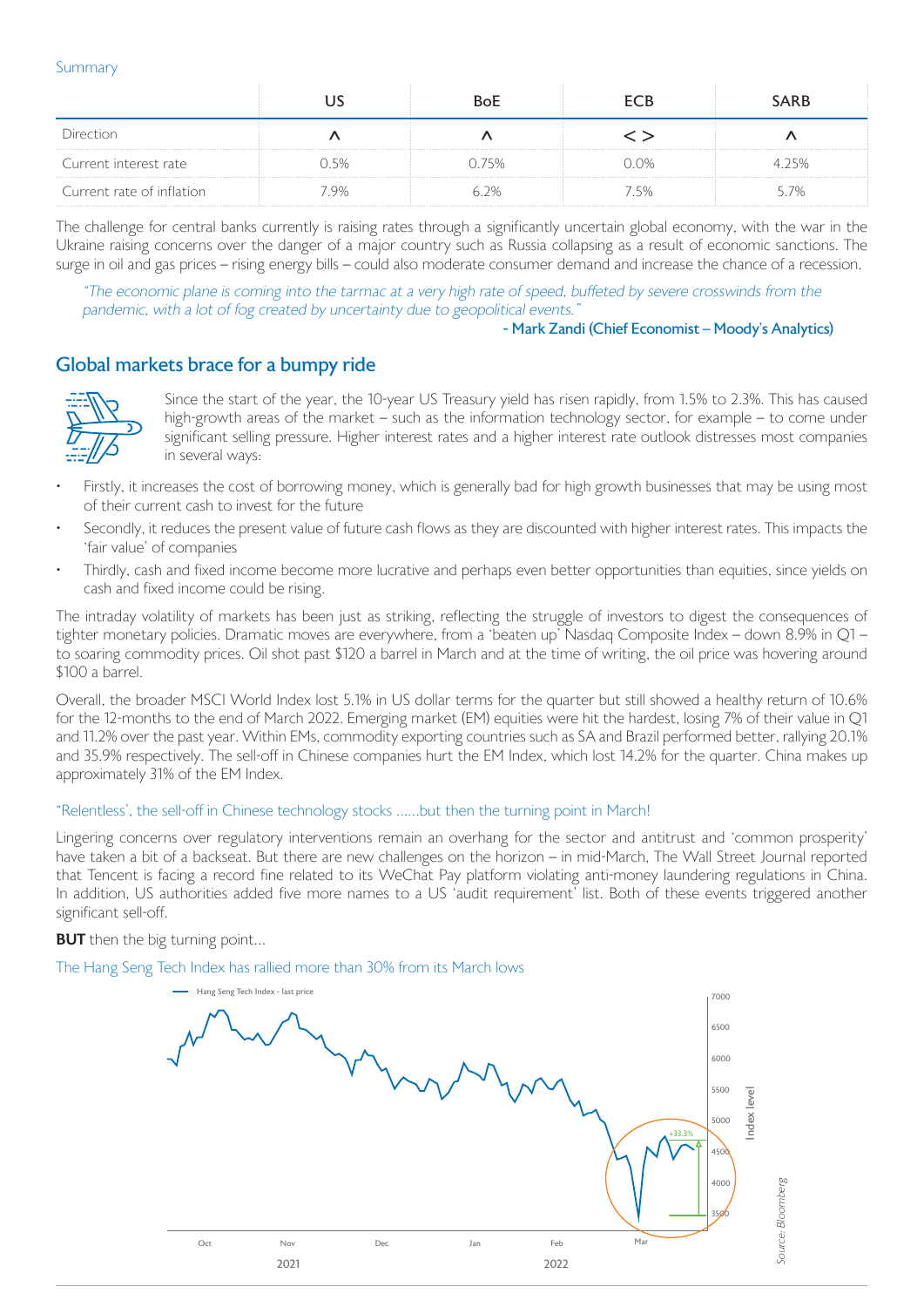US heavyweight boxer, Mike Tyson, once observed that everyone has a plan until they get punched in the mouth. Faced with an unopposable force, one must rethink their strategy and that is what China's government is doing. After more than 18 months of playing hard ball, the tone has somewhat shifted. In mid-March Chinese officials promised to ease a regulatory crackdown and pledged support for companies in the sectors. On 15 and 16 March, the index of Chinese firms listed in the Asian financial hub posted its biggest advance since 2018. The Hang Seng Tech Index was up a staggering 16.8% in just 2 days and up more than 30% from its March lows after Beijing indicated that they sought to modify a rule that restricts offshore-listed firms from sharing sensitive financial data with foreign regulators. That may allow the US to gain full access to audits and thus reduce the risk of Chinese firms losing their Wall Street listings. However, the index is still down almost 25% from its June 2021 high owing to a year-long crackdown on the sector.

While Beijing's vows have spurred a sharp turnaround for equities after what seemed like a bottomless decline, investors are debating how sustainable this rebound can be and maintain a 'wait-and-see' stance to see if verbal promises materialise into concrete policies.

#### Global bond market remains under pressure – hopes for a soft landing in US seems to be fading

The Bloomberg Barclays Multiverse Index fell 6.1% in US dollar terms for the quarter and lost 6.2% over the past year. US 10-year Treasury yields continued rising, as high as 2.3% over the quarter, as inflation expectations heated up and short-term rates – as measured by US 2-Year bonds – rose by more.

Using the current US bond market as one of the leading indicators – bearing in mind that there are many market forces at work at any given time and that the yield curve does not cover the full picture –the Treasury yield curve inverted at month end and there are growing concerns that a rapid acceleration of interest rate increases could cause a global recession. Weak growth in the US is typically bad from a global growth perspective and particularly bad for EMs and EM currencies.

The yield curve became inverted at two crucial moments in time: just prior to the oil crisis recession in the 1970s and before the bursting of the technology stock bubble in 2000-2001.



An inverted yield curve is one in which shorter-term yields are higher than longer-term yields – this can be a sign of an upcoming recession or economic slowdown. Yield curve inversions have a good track record of happening right before a recession, according to the Bank of America. According to them, 10 of the last 13 recessions have been preceded by the 10-year rate falling below the 2-year rate. At the time of writing, the yield curve remained inverted with the 2-year yield trading higher than the 10-year yield.

But even if a yield curve inversion does precede an economic recession, the lead time between the two events could be up to two years. Since 1956, it has taken between five and 24 months for a US recession to start after a yield curve inversion.

A deep stagflation\* shock is a nightmare scenario for central banks, one in which they will be damned if they react, and damned if they do not. In an environment of rising inflation where central banks are already behind the curve, slower policy tightening could accelerate the de-anchoring of inflation expectations and further exacerbate stagflation. But if central banks remain hawkish – or become more hawkish – the looming recession will become more severe.

\*Stagflation can be defined as a period of inflation combined with a decline in the gross domestic product.

# The local stock market withstood the turbulence

South African equities showed remarkable resilience in Q1 2022, with the FTSE/JSE All Share Index returning 3.8% for the quarter. Within the equity market, resources returned 19.1%, financials were up 18.8%, and telecoms rallied 11.9%. In these sectors, Sasol (+37.1%), Standard Bank (+30.1%) and Vodacom (+20.7%) weathered the global geopolitical and macro-economic storm the best. Industrials fell 13.1% for the quarter as negative news on Tencent weighed heavy on Naspers, which lost 32.7%. Other underperforming sectors for the quarter included consumer discretionary (-15.2%) and beverages (-9.7%). Preference shares